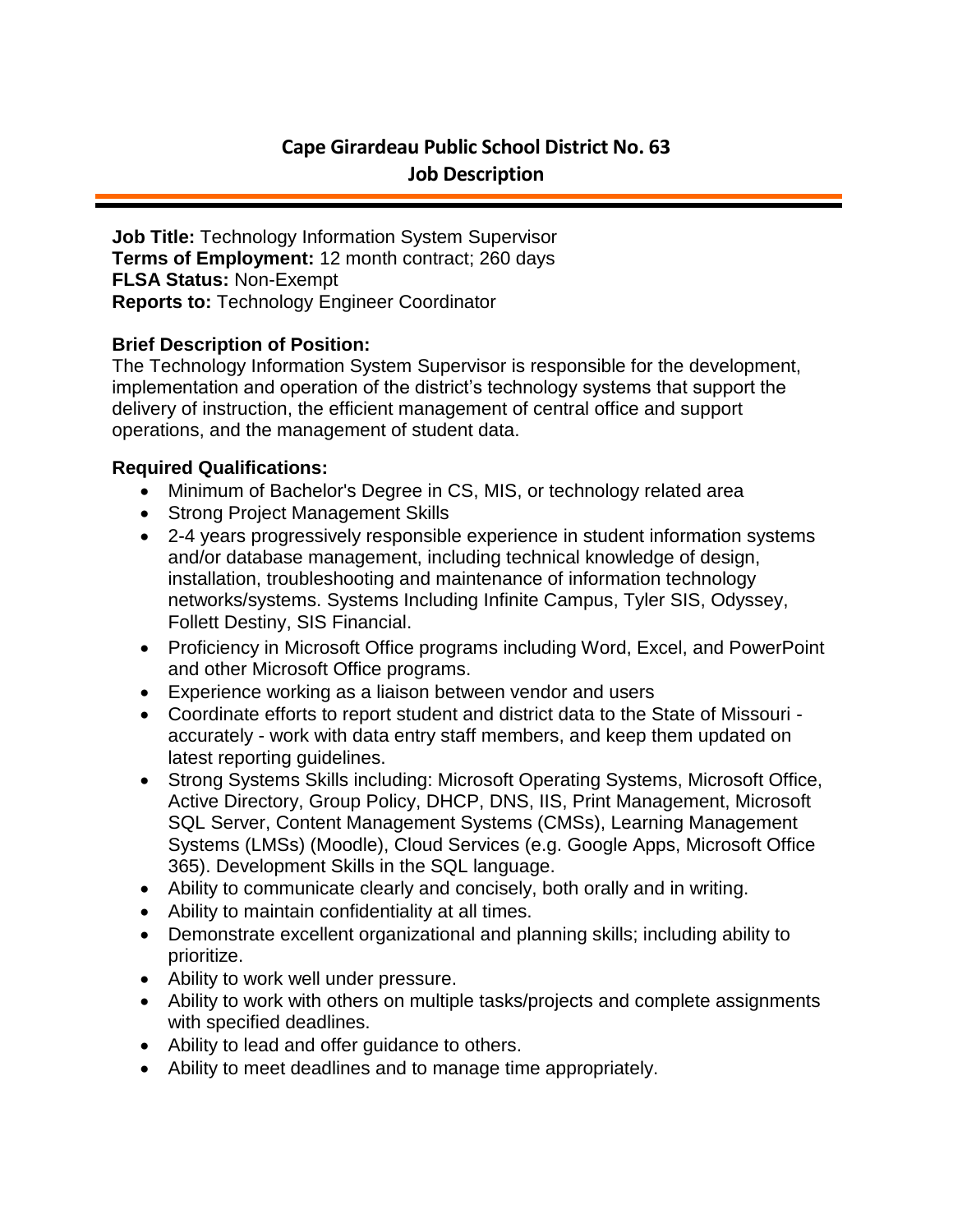# **Preferred Qualifications:**

- Five or more years of experience in Information Technology
- School district experience using student database system currently in use by the district is highly desirable.

## **Essential Duties and Responsibilities:**

- Assists with planning, developing, coordination and maintenance of the IT infrastructure, architecture, and programs that supports the district's commitment to using IT effectively and efficiently in an integrated manner for both instructional and administrative functions.
- Assists with the daily operation of IT to assure efficient implementation.
- Provides leadership in planning and development of sound IT management plans and practices.
- Supervises new and existing applications development projects, such as the Student Information Systems, Human Resources/Benefits/Payroll Systems, Internet and web initiatives and data integration. Such as Infinite Campus, Tyler SIS, and Tyler District Pulse Data Warehouse, Follett Destiny, SIS Financial, **Odyssey**
- Provides enabling technologies that make it easier for students, parents, community organizations, other government agencies, and suppliers to do business with the district as well as increase productivity and efficiency.
- Assists with development, implementation, and evaluation of the district's technology plan in collaboration with district administrators, principals and staff.
- Identifies short and long-term district wide information needs for systems development, hardware acquisition and integration.
- Assists with development of annual goals to ensure successful implementation of the long-range plan for both administrative and instructional programs and makes recommendations and modifications to the plan.
- Provides data and reports for various departments, schools and outside agencies.
- Ensure timely State Reporting through MOSIS to ensure proper levels of state and federal funding based on State Core Data. Train Data Entry personnel on latest DESE rules
- Provides student data as requested such as report cards, transcripts, and scholarship information.
- Identifies enhancements to the IT systems and modifies computer systems and software as needed.
- Train and provide instruction for staff on use of district hardware and software systems
- Web Support for Teaching and Administrative Staff
- Provide Helpdesk support (both phone and on-site) for work order ticket resolution
- Performs other related duties, as assigned, for the purpose of ensuring the efficient, effective functioning of the work unit.